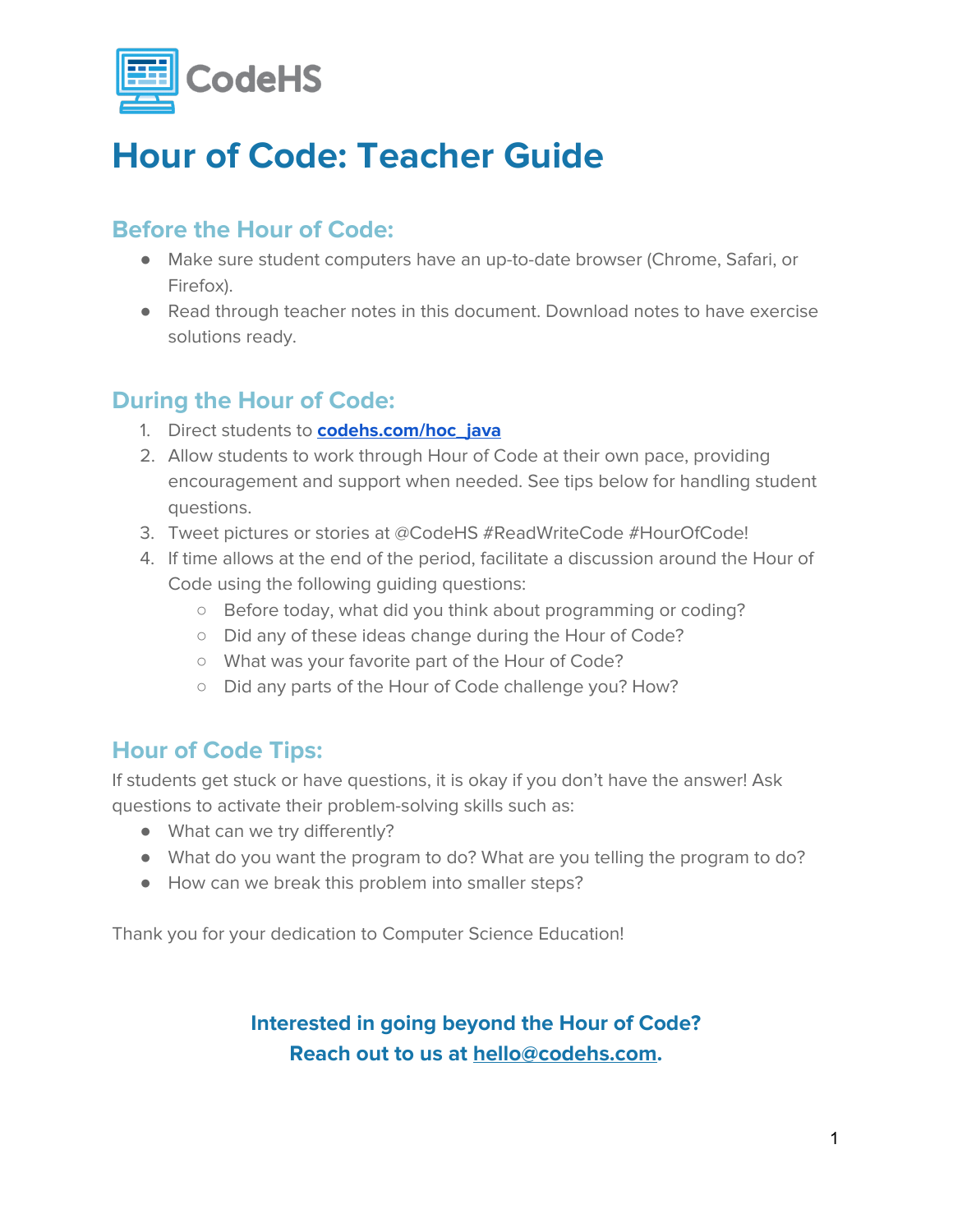

Learn the basics of the Java programming language. This hour will cover printing, variables, types, and getting information from users. Write a program that takes in and stores data from a user and returns a unique response!

#### **Objective**

Students will be able to …

- Explain what a program is
- Identify variable types
- Use Java to print data to the screen

#### **Link to Activity: [codehs.com/hoc\\_java](http://codehs.com/hoc_java)**

#### **Standards:**

#### **Discussion Questions**

- What is a program?
- Why do we use programs?
- What are some programs you use on a daily basis?
- Why is data important? Where do you see data used in your favorite programs?
- What does Java do? What can you use it for?
- How do you think programs will change in the future?

#### **Exercise Solutions**

| <b>Welcome Program</b> |                                                                                                                             |
|------------------------|-----------------------------------------------------------------------------------------------------------------------------|
| <b>Description</b>     | In this program, you should introduce yourself. Print out two lines to the screen<br>using the System.out.println() method. |
|                        | In the first line write your name and in the second line write one fun fact about<br>yourself.                              |
| <b>Motivation</b>      | Students are introduced to their first Java program and printing data to the screen                                         |
| <b>Solution</b>        | public class Welcome extends ConsoleProgram                                                                                 |
|                        |                                                                                                                             |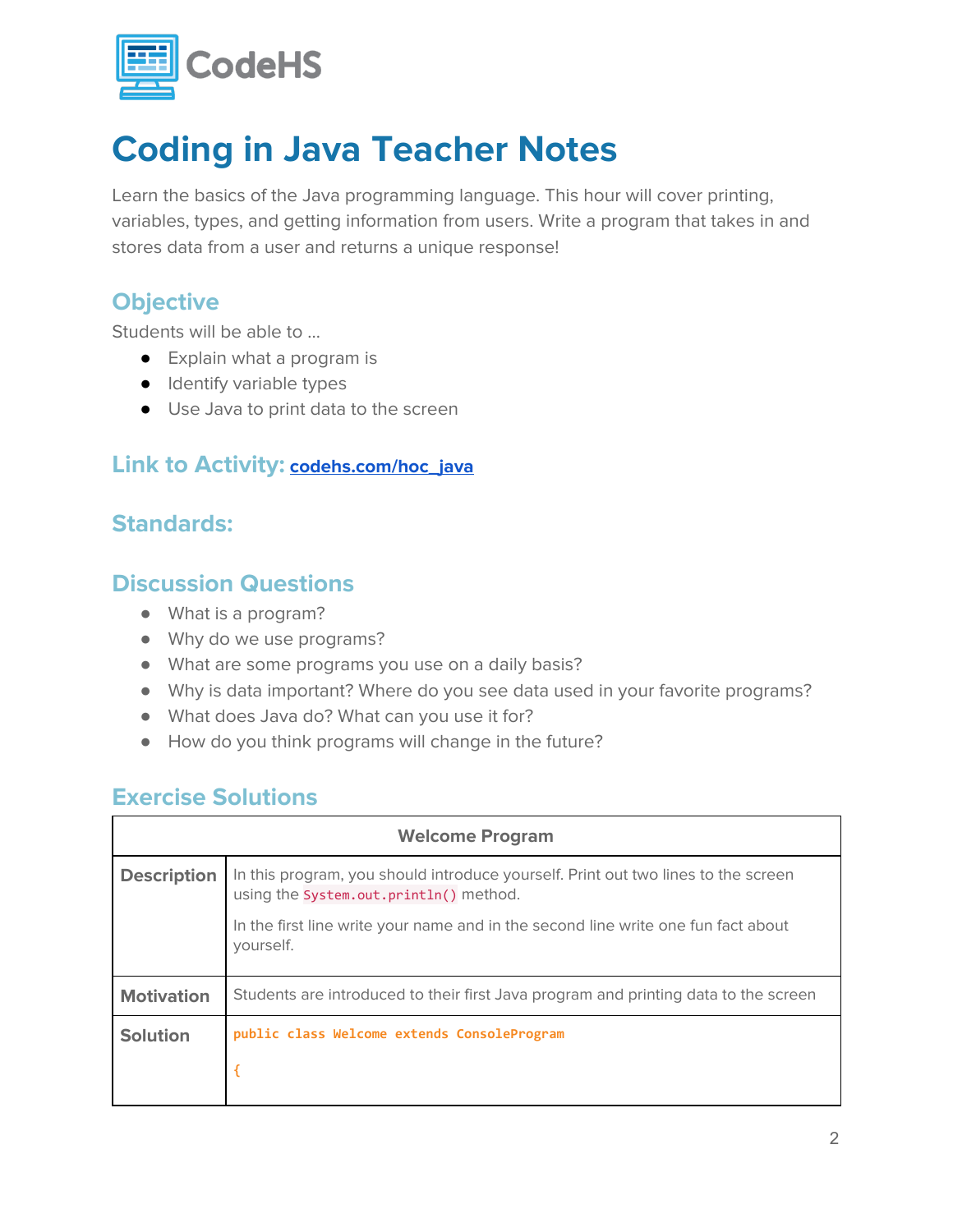

|             | public void run()                                                                                                                                      |
|-------------|--------------------------------------------------------------------------------------------------------------------------------------------------------|
|             |                                                                                                                                                        |
|             | System.out.println("My name is Karel.");                                                                                                               |
|             | System.out.println("I like tennis balls.");                                                                                                            |
|             |                                                                                                                                                        |
|             |                                                                                                                                                        |
|             |                                                                                                                                                        |
| <b>Note</b> | Students should not change the code already in the starter code section. The top<br>lines of code are very important to ensure the code runs correctly |

| <b>ASCII Art</b>   |                                                                                                                                                                                             |
|--------------------|---------------------------------------------------------------------------------------------------------------------------------------------------------------------------------------------|
| <b>Description</b> | In this program you will draw some ASCII art using<br>`System.out.println()`.<br>Write a program that outputs exactly this drawing.<br>$\overline{\phantom{a}}$<br>$\overline{\phantom{a}}$ |
| <b>Motivation</b>  | Students will get to be creative with printing in Java                                                                                                                                      |
| <b>Solution</b>    | public class Art extends ConsoleProgram{<br>public void run()<br>€<br>System.out.println(" /)__");<br>System.out.println(" / $0 \_\cdot$ ");<br>System.out.println(" / )");                 |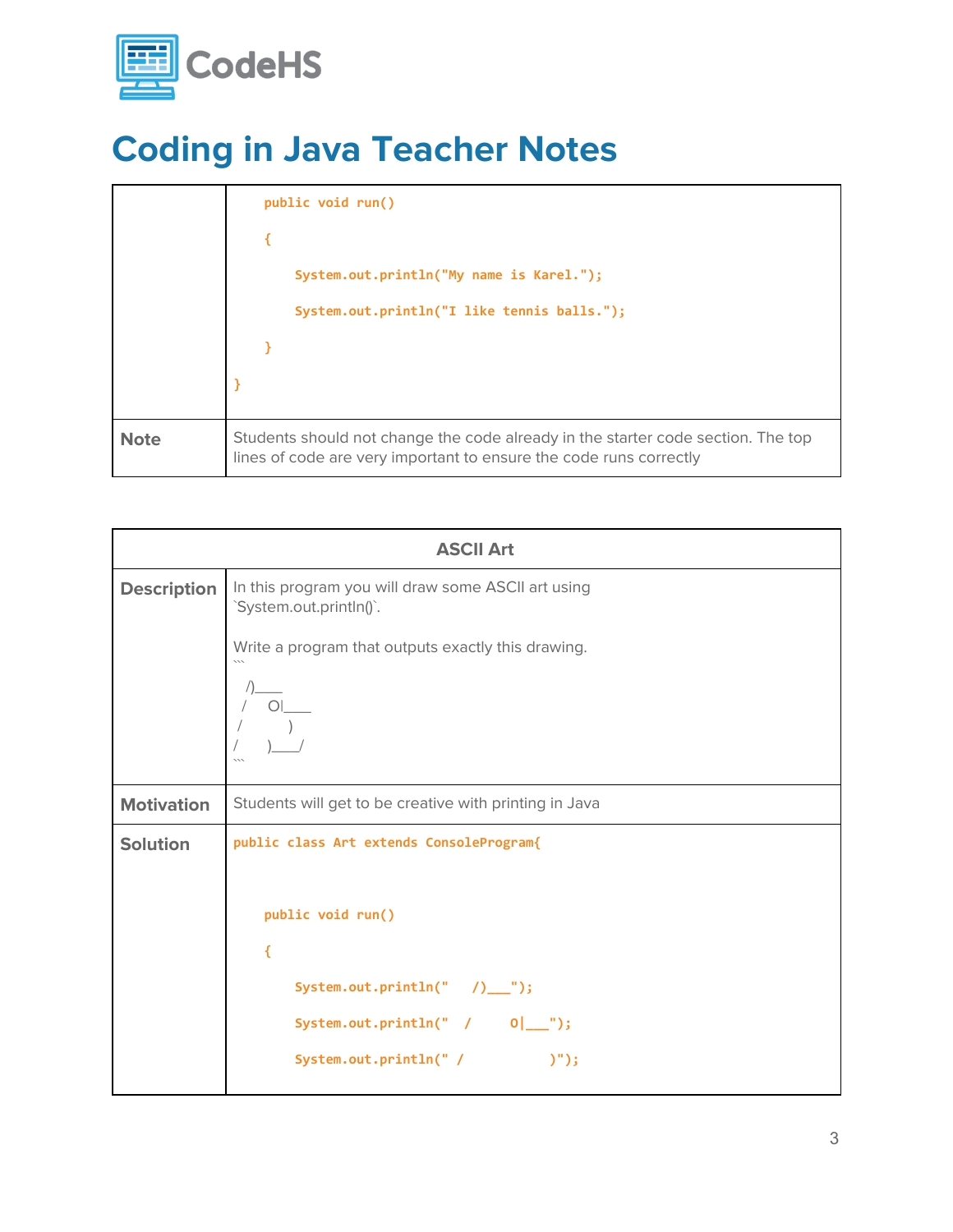

|             | System.out.println("/ $)$ (");                                                                                             |
|-------------|----------------------------------------------------------------------------------------------------------------------------|
|             |                                                                                                                            |
|             |                                                                                                                            |
| <b>Note</b> | Students should be careful with spacing when printing the characters. The solution<br>will check for the exact same output |

| <b>Our First Integer</b> |                                                                                                                     |
|--------------------------|---------------------------------------------------------------------------------------------------------------------|
| <b>Description</b>       | Write a program that declares an int named 'year' and set<br>it equal to the current year. Then print it out.       |
| <b>Motivation</b>        | Students add different variable types to print a new string!                                                        |
| <b>Solution</b>          | public class Variables extends ConsoleProgram                                                                       |
|                          | $\mathcal{L}_{\mathcal{L}}$                                                                                         |
|                          | public void run()                                                                                                   |
|                          | €                                                                                                                   |
|                          | $int year = 2016;$                                                                                                  |
|                          | System.out.println("The current year is " + year);                                                                  |
|                          |                                                                                                                     |
|                          | }                                                                                                                   |
| <b>Note</b>              | Variables must be declared in Java, in this case, students must declare the variable<br>as a 'int' (integer)        |
|                          | When students add the year variable to their string, they do NOT need quotes<br>around it, as shown in the solution |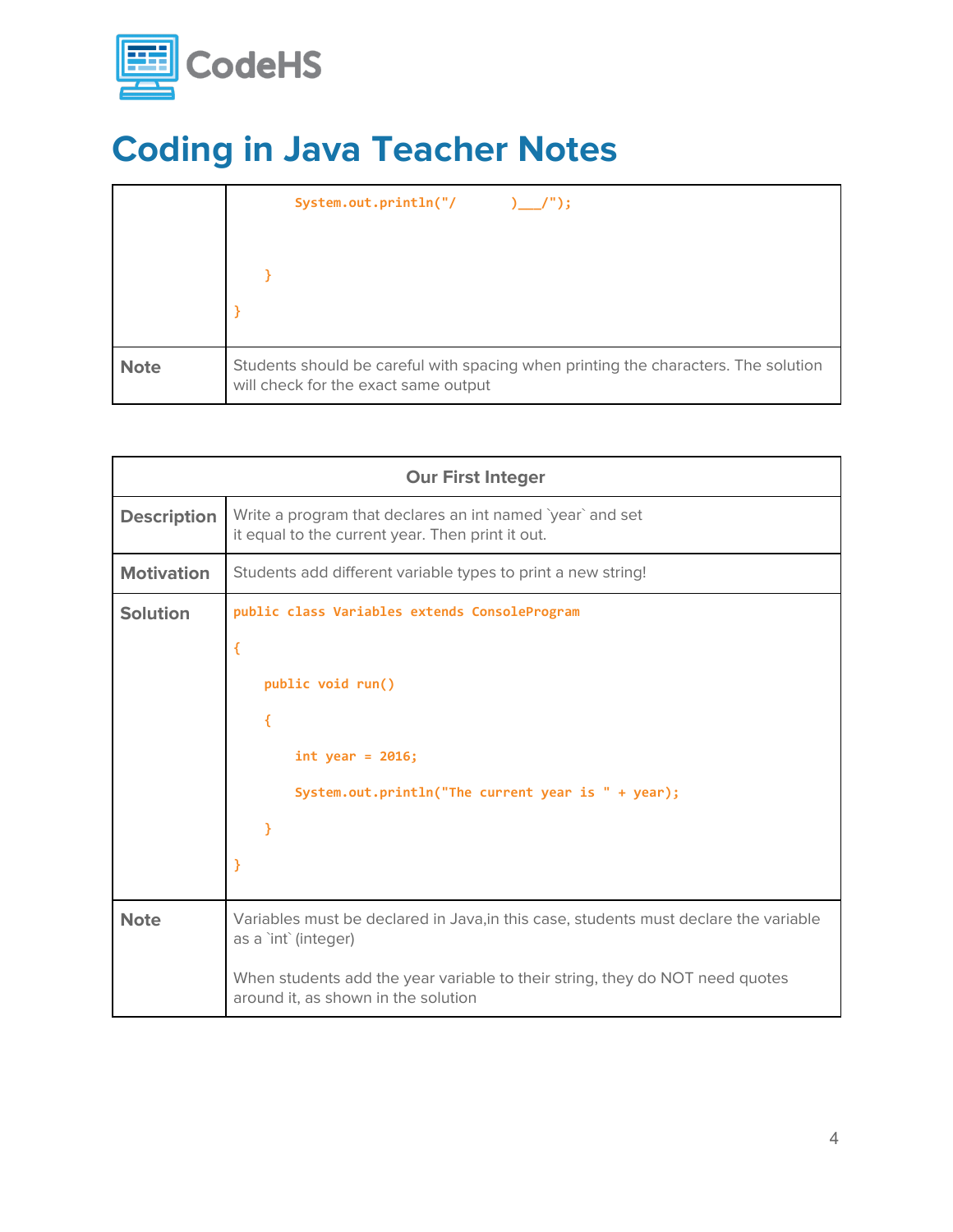

| <b>About You</b>   |                                                                                                                                 |
|--------------------|---------------------------------------------------------------------------------------------------------------------------------|
| <b>Description</b> | Write a program that takes in user input to ask the following questions:                                                        |
|                    | "What is your favorite food?"<br>"What is your favorite color?"<br>"What is your favorite movie?"                               |
|                    | After asking these three questions, print out the answers on their own lines.                                                   |
| <b>Motivation</b>  | Students can grab data from a user and print that data in separate strings! User<br>interaction is important in program design. |
| <b>Solution</b>    | public class AboutYou extends ConsoleProgram                                                                                    |
|                    | $\mathcal{L}_{\mathcal{L}}$                                                                                                     |
|                    | public void run()                                                                                                               |
|                    | $\mathcal{E}$                                                                                                                   |
|                    | String favFood = readLine("What is your favorite food? ");                                                                      |
|                    | String favColor = readLine("What is your favorite color? ");                                                                    |
|                    | String favMovie = readLine("What is your favorite movie? ");                                                                    |
|                    | System.out.println(favFood);                                                                                                    |
|                    | System.out.println(favColor);                                                                                                   |
|                    | System.out.println(favMovie);                                                                                                   |
|                    | }                                                                                                                               |
|                    |                                                                                                                                 |
| <b>Note</b>        | Again, students must declare the variable type, in this case as a String                                                        |
|                    | Students should print each variable to a new line                                                                               |